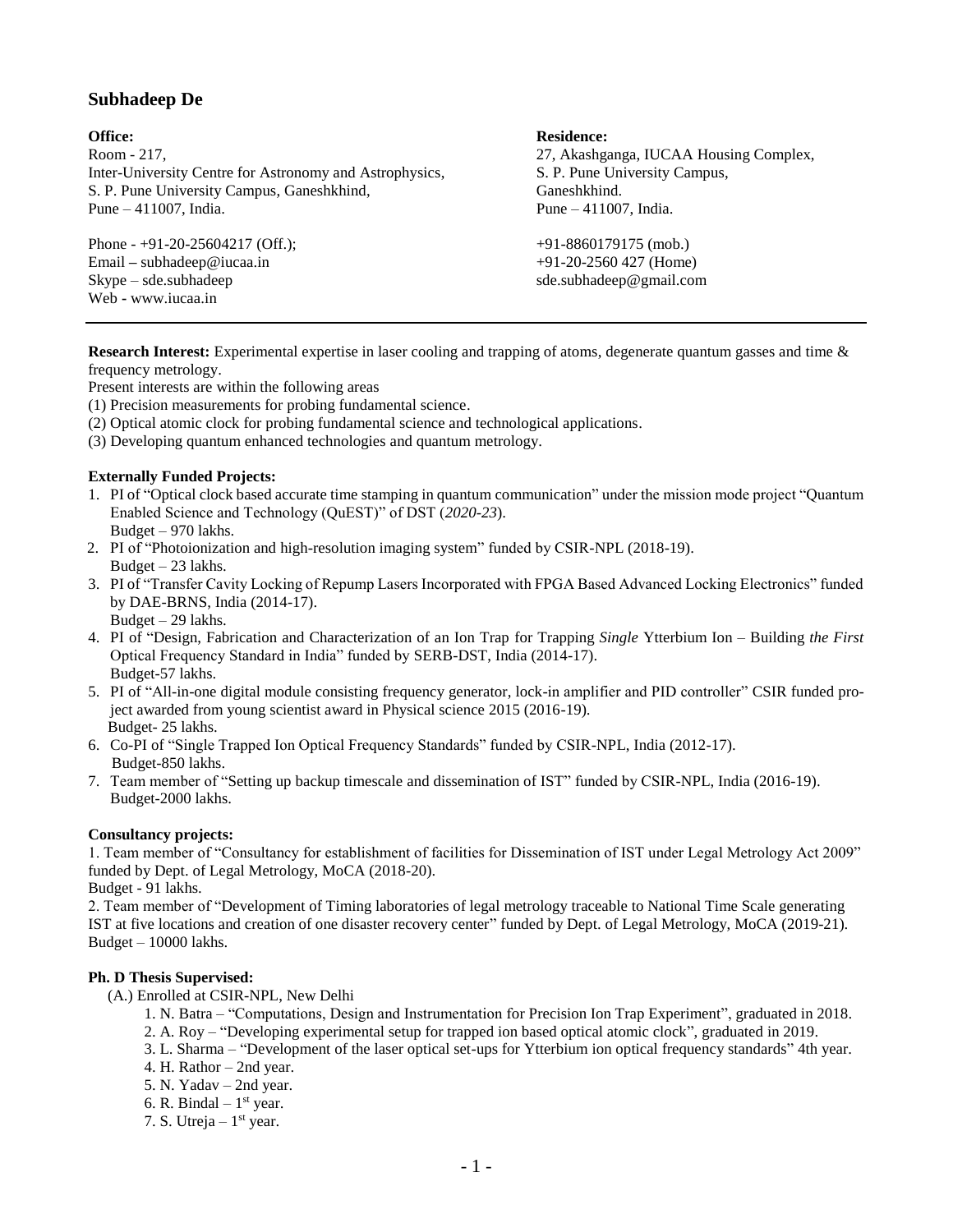#### **M. Tech Thesis Supervised:**

- 1. "Field Programmable Gate Array Based Laser Frequency Stabilization: A Low Cost and Portable System" Anindya Rastogi, CSIR-NPL (2014).
- 2. "Computer Controlled DC Power Supply: Digital Voltage Stabilizer" Ekta Malik, IP University (2014).
- 3. "Interfacing Field Programmable Gate Array (FPGA) based Locking Electronics with Optical Experiment" Anjali Yadav, Amity University (2014).
- 4. "Implementation Of Certain Quantum Gate Operations Using Ultra Cold Atoms In Optical Lattices And Super Lattices" – Poonam Pathak and Deepa Bhatt, IIT Delhi (2015). Jointly supervised with Dr. Sankalpa Ghosh at IIT Delhi.

| <b>Employment:</b>                                         |                                                                                                                                                                                                                                                                                                                                                                                            |
|------------------------------------------------------------|--------------------------------------------------------------------------------------------------------------------------------------------------------------------------------------------------------------------------------------------------------------------------------------------------------------------------------------------------------------------------------------------|
| Dec $2019$ – present<br><b>Associate Professor</b>         | Inter-University Centre for Astronomy and Astrophysics, Pune<br>Setting up precision quantum measurement lab for (i) quantum metrology on ultra-stable<br>optical reference that has applications in fundamental sciences and high-end technologies<br>e.g. quantum communication; (ii) precision measurements for probing temporal con-<br>stancy of dimensionless fundamental constants. |
| Nov $2016 - Dec 2019$<br>Senior Scientist                  | CSIR - National Physical Laboratory, New Delhi, India<br>Project I – 'Single Trapped Ion for Optical Standards (STIOS)'.<br>Project II - 'Setting up back up time scale for Indian Standard Time'                                                                                                                                                                                          |
| Nov 2012 - Nov 2016<br>Scientist                           | CSIR - National Physical Laboratory, New Delhi, India<br>Project I – 'Single Trapped Ion for Optical Standards (STIOS)'.                                                                                                                                                                                                                                                                   |
| Dec 2008 - Oct 2012<br>Research associate                  | Joint Quantum Institute, National Institute of Standard and Technology,<br>Gaithersburg and University of Maryland, USA.<br>Project – 'Creating experimental facility to produce mixture of rubidium $(^{87}Rb)$ BEC<br>and lithium ( <sup>6</sup> Li) DFG and studying underlying physics'.<br>Advisor - Dr. Ian B. Spielman.                                                             |
| <b>Education:</b><br>July 2004 - Sep 2008<br>Ph. D student | University of Groningen, Netherlands.<br>Thesis title - "Laser cooling and trapping of Barium".<br>Advisor – Prof. Klaus P. Jungmann and Prof. Lorenz Willmann.                                                                                                                                                                                                                            |
| July 2001 - June 2003<br>M. Sc. in Physics                 | Indian Institute of Technology, Kharagpur, India.<br>Thesis title – 'Second harmonic generation of nonlinear mirror mode locked laser using<br>BBO crystal'.<br>Thesis advisor - Dr. P. K. Datta.                                                                                                                                                                                          |
| August 1998 – June 2001<br>B. Sc. in Physics (Hons.)       | Vivekananda Mahavidyalaya, Burdwan University, India.<br>Subjects: physics (Hons.), mathematics and chemistry (minors).                                                                                                                                                                                                                                                                    |

#### **Research experience:**

#### **1. Scientist & Senior scientist (Nov 2012 – Dec 2019)**

We are developing the first optical frequency standard in India based on the ultra-narrow transition of a single trapped Ytterbium ion confined in a Paul trap. At present we are engaged in developing subsystem of the experiment such as the ion trap, setting up the lasers systems and other instrumentations. On the other hand, as per mandate of the division (Time and Frequency Div.), I am working in the team for generation, maintenance and dissemination of the Indian Standard Time to the stakeholders in the pan India. Apart from experiment, I am involved in theoretical study of the dynamics associated to degenerate gasses and trapped ion systems.

# **2. Post doctoral research (Dec 2008 – Oct 2012)**

I was engaged in building an experiment to produce degenerate mixtures of Bose and Fermi gasses. I developed the laser systems for Rubidium and Lithium, ultra high vacuum (UHV) chamber, source to produce dual species atomic beam, Zeeman slower, electromagnet for both Helmholtz and anti-Helmholtz configuration, optical dipole trap, imaging system, data acquisition, electronic subsystems, streamline flow of chilled water through current carrying coils, dust free clean room working environment for optics. At the end of four years we accomplished BEC in the setup and pursued a spinor BEC experiment. **3. Doctoral thesis work (July 2004 – Sep 2008)**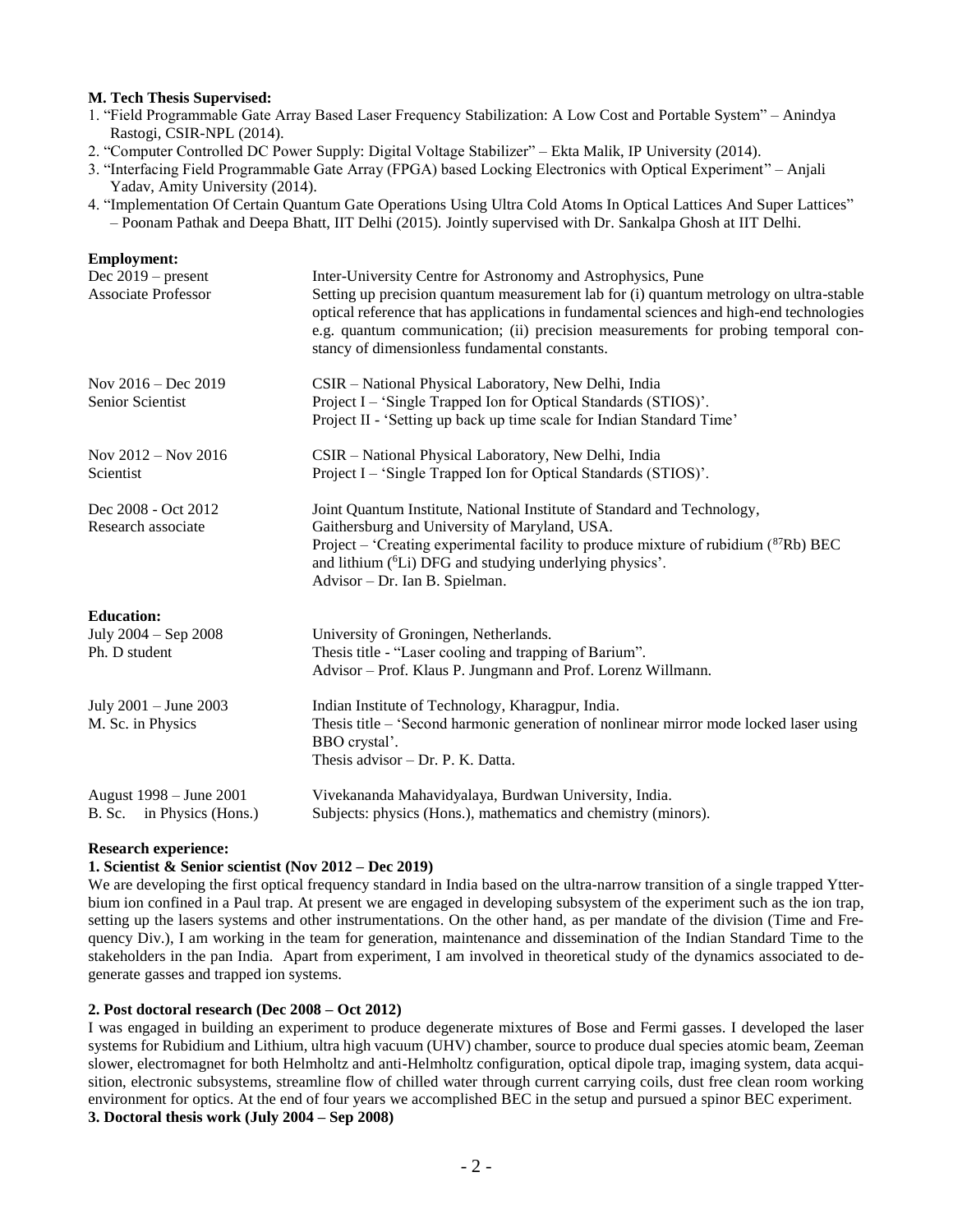We produced magneto optically trapped Barium, which require simultaneous use of seven lasers for cycling the atoms in a closed transition. We were the first to trap atoms with such a complicated energy level scheme. I worked with dye, Ti:Sapphire, Nd:YAG Verdi, diode and fiber laser systems. I made several external cavity diode lasers at visible and infrared wavelengths. Frequency stabilization of these lasers was done either with a reference Fabry-Perot cavity or spectroscopy with iodine and tellurium molecules. I was designing the vacuum chamber for the experiment including the oven for barium atomic beam.

#### **Teaching experience:**

- (1) Teaching a four credit course on "Quantum optics and advanced solid-state optical devices" to the PhD and M Tech students.
- (2) Teaching part of the very specialized training on Time and Frequency Metrology to its users.
- (3) Conducting laboratory experiments associated to that course.
- (4) Scrutinizing thesis for "self-study" which is a part of the PhD course work at AcSIR

#### **Technology development and in the process of licensing:**

- (1) "Calibrated photodetector and its monitoring unit", N. Batra, S. De et. al., TRL-7.
- (2) "Temperature and humidity monitoring system" S. Majhi, S. De. et. al., TRL-7, Copyright filed in 2017
- (3) "All-in-one digital electronic module for frequency synthesizer, lock-in-amplifier and PID servo" A. Roy., S. De et. al., TRL-7.

#### **Publications in SCI journals:**

*(Names with \* indicate corresponding authors)*

- (25) "Optical atomic clocks for Redefining SI units of Time and Frequency" Lakhi Sharma, H. Rathore, S. Utreja, Neelam, A. Roy, S. De and S. Panja, MAPAN-J. Metrol. Soc. India, In-print (2020)
- (24) "Atomic flux distribution from a low-divergent dark wall oven" Lakhi Sharma, A. Roy, S. Panja, and **S. De\*** , Rev. Sci. Instrum. **90**, 053202 (2019).
- (23) "An FPGA based all-in-one function generator, lock-in amplifier and auto-relockable PID system", A. Roy, Lakhi Sharma, I. Chakraborty, V. N. Ojha, and S. De\*, JINST 14, P05012 (2019).
- (22) "Estimation of the ion-trap assisted electrical loads and resulting BBR shift" Lakhi Sharma, A. Roy, S. Panja, V. N. Ojha and S. De\*, Scientific Reports, 8 16884 (2018).
- (21) "Necessity of "Two Time Zones: IST-I (UTC+5:30 h) and IST-II (UTC+6:30 h)" in India and its implementation" Lakhi Sharma, S. De, P. Kandpal, M.P. Olaniya, S. Yadav, T. Bhardwaj, P. Thorat, S. Panja, P. Arora, N. Sharma, A. Agarwal, T.D. Senguttuvan, V.N. Ojha and D.K. Aswal, Current Science 115, 1252 (2018).
- (20) "Accurate determination of BBR shift, magic and tuneout wavelengths for the 1S1/2-5D3/2 clock transition in Yb+" A. Roy, S. De, B. Arora, and B. K. Sahoo, J. Phys. B:At. Mol. Opt. Phys. 50 205201 (2017).
- (19) "Design of a stable DC voltage source and computer controlling of it using an indigenously developed all-digital addressing-cum-control hardware" A. Roy, N. Batra, S. Majhi, S. Panja, A. Sengupta, and S. De\*, Mapan-J. Metrol. Soc. India, 33, 139 (2017).
- (18) "Design and construction of a helical resonator for delivering radio frequency to an ion trap" N. Batra, S. Panja\*, S. De, A. Roy, S. Majhi, S. Yadav and A. Sen Gupta, MAPAN-J. Metrol. Soc. India **32**, 193 (2017).
- (17) "An optimized ion trap geometry to measure quadrupole shift of  $171Yb^+$  clocks" N. Batra, B. K. Sahoo and S. De\*, Chin. Phys. B 25, 113703 (2016).
- (16) "Automation of an optical frequency standard experiment" N. Batra, A. Roy, C. Samal, S. Majhi, S. Panja and S. De\*, IEEE Conf. Proc of 2nd International conference on control, instrumentation, energy and communication, Kolkata. DOI 10.1109/CIEC.2016.7513823 (2016).
- (15) "Design of the Ion Trap and Vacuum System for <sup>171</sup>Yb-ion Optical Frequency Standard"- A. Rastogi, N. Batra, A. Roy, J. Thangjam, V. P. S. Kalsi, S. Panja and **S. De\***, MAPAN-J. Metrol. Soc. India **30**, 169 (2015).
- (14) 'Measuring capacitance and inductance of a helical resonator and improving its quality factor by mutual inductance alteration' – S. Panja\*, **S. De**, S. Yadav, Sen Gupta. Rev. Sci. Instrum. **86**, 056104 (2015).
- (13) 'Systematic Shifts for Ytterbium-ion Optical Frequency Standards' N. Batra, Sukhjit Singh, **S. De**\*, Amisha Arora, Bindiya Arora, A. Sen Gupta. Manuscript is communicated, arXiv:1405.5399 (2015).
- (12) 'Frequency measurement using Rayleigh scattering from a BEC' A. B. Bhattarjee, and **S. De**\*, Int. J. Mod. Phys. B **29**, 1550051 (2015).
- (11) 'Lifetime determination of the 5*d*2 3*F*2 state in barium using trapped atoms' **S. De**\*, U. Dammalapati, and L. Willmann, Phys. Rev. A **91** 032517 (2015).
- (10) 'A universal driver for vibration free operation of mechanical shutters' A. Acharya, S. De\*, P. Arora, and A. Sen Gupta, Measurements **61** 16 (2015).
- (9) 'Design of an ion trap for trapping single <sup>171</sup>Yb<sup>+</sup>' S. De<sup>\*</sup>, N. Batra, S. Chakraborty, S. Panja, and A. Sen Gupta, Current Science **106** 1348 (2014).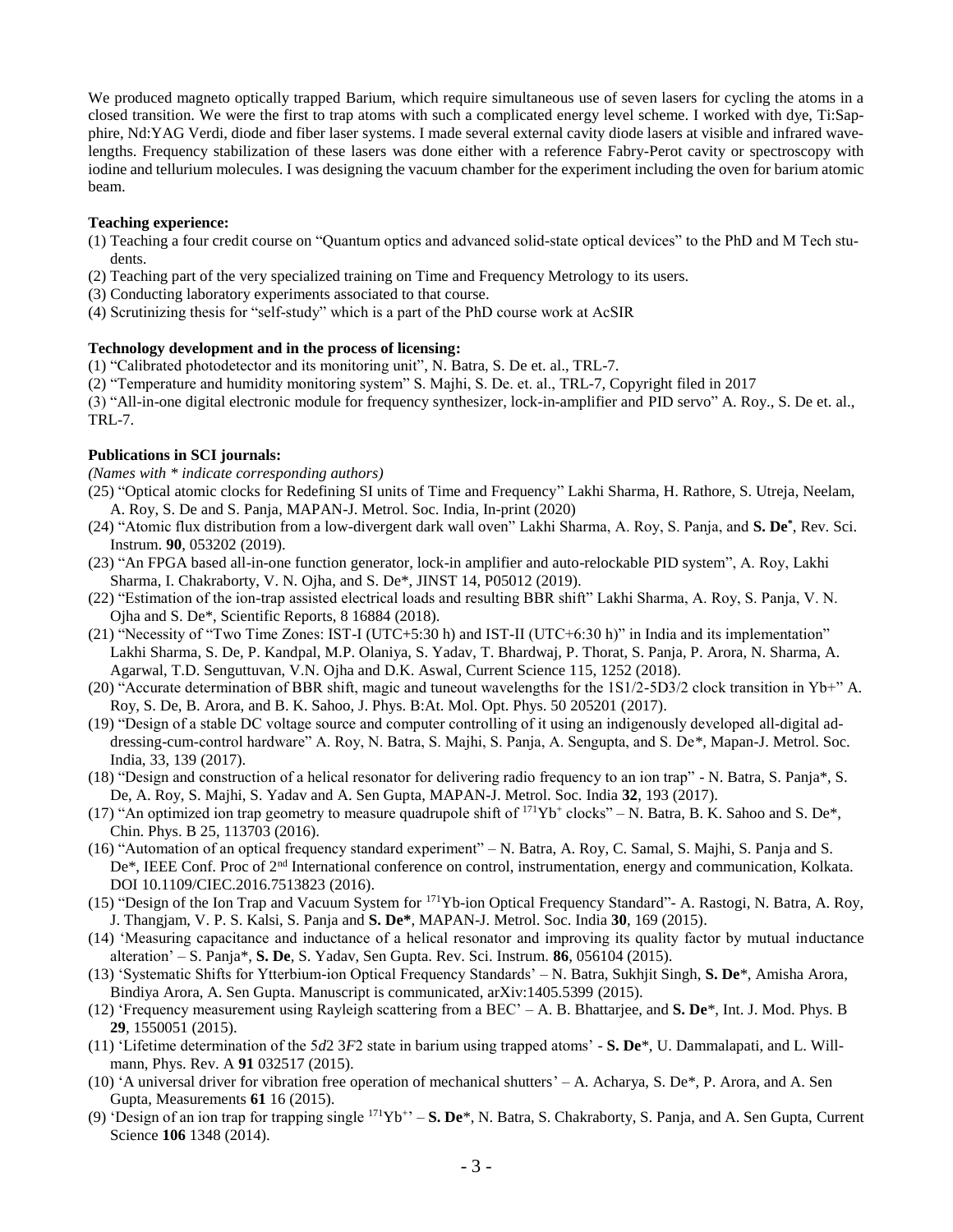- (8) 'Quenched Binary Bose-Einstein Condensates: spin domain formation and coarsening' **S. De**\*, D. L. Campbell, R. M. Price, A. Putra, B. M. Anderson, and I. B. Spielman, Phys. Rev. A **89** 033631 (2014).
- (7) 'Optimal Focusing in Absorption Imaging of Ultra-cold atoms' A. Putra\*, D. L. Campbell, R. M. Price, **S. De**, and I. B. Spielman. Rev. Sci. Instrum. **85** 013110 (2014).
- (6) 'Fermion- mediated long-range interactions between bosons stored in an optical lattice' **S. De**\* and I. B. Spielman, Appl. Phys. B: lasers and optics **114** 527 (2014).
- (5) 'Magneto optical trapping of barium' **S. De**\***,** U. Dammalapati, K. Jungmann, L. Willmann, Phys. Rev. A **79** 041402(R) (2009).
- (4) "Isotope shifts of 6s5d <sup>3</sup>D-states in neutral Barium' U. Dammalapati, **S. De,** K. Jungmann, L. Willmann\*, Eur. Phys. J D **53,** 1 (2009).
- (3) 'Production and trapping of radioactive atoms at the TRImuP facility' E. Traykov\*, U. Dammalapati, **S. De,** O.C. Dermois, L. Huisman, K. Jungmann, W. Kruithof, A.J. Mol, C.J.G. Onderwater, A. Rogachevskiy, M. da Silva e Silva, M. Sohani, O. Versolato, L. Willmann, H.W. Wilschut, Nucl. Instrum. Meth. B **266** 4532 (2008).
- (2) **'**Development of a thermal ionizer as ion catcher' E. Traykov\*, U. Dammalapati, **S. De,** O.C. Dermois, L. Huisman, K. Jungmann, W. Kruithof, A.J. Mol, C.J.G. Onderwater, A. Rogachevskiy, M. da Silva e Silva, M. Sohani, O. Versolato, L. Willmann, H.W. Wilschut, Nucl. Instrum. Meth. B **266** 4578 (2008).
- (1) 'Status of the TRImP project Results of the commissioning experiments' H.W. Wilschut\*, U. Dammalapati, **S. De**, P. Dendooven, O. Dermois, K. Jungmann, A. J. Mol, C.J.G. Onderwater, A. Rogachevskiy, M. da Silva, M. Sohani, E. Traykov and L. Willmann, Hyperfine Interact. **174** 97 (2007).

# **Publications in non-SCI journals:**

*Names with \* indicate corresponding authors*

- (1) "Indian Standard Time", P. Arora, M. P. Olaniya, P. Kandpal, S. Yadav, V. Bharat, T. Bharadwaj, P. Thorat, S. De, S. Panja, N. Sharma, A. Agarwal, V. N. Ojha and D. K. Aswal, Geography and You, October (2018).
- (2) **"**Singly charged ions for optical clocks" N. Batra, A. Roy, S. Majhi, S. Panja, and S. De\*, Asian J. of Phys. 25, 1069 (2017).
- (3) "Trapped ytterbium ion for optical frequency standards in India" S.De\*, A.Rastogi, N. Batra, S.Panja and A. Sen Gupta, Kiran **25**, 13 (2014).
- (4) 'Coherent Dark Resonances in Atomic Barium' U. Dammalapati, **S. De,** K. Jungmann, L. Willmann\*, arXiv:0708.0332 (2007).
- (5) 'Aspects of cooling at the TRImP facility' L. Willmann\*, G.P. Berg, U. Dammalapati, **S. De**, P. Dendooven, O. Dermois, K. Jungmann, A. Mol, C.J.G. Onderwater, A. Rogachevskiy, M. Sohani, E. Traykov and H.W. Wilschut; Conference proceeding of COOL05 Workshop, Galena, Il, USA, September 18-23, 2005, arXiv:physics/0602022 (2006).

# **Publications in Conference Proceedings:**

*Names with \* are presenting authors*

| Name of the authors                                                           | Title of the paper                                                                                    | Name of conference / journal                                                                                           |
|-------------------------------------------------------------------------------|-------------------------------------------------------------------------------------------------------|------------------------------------------------------------------------------------------------------------------------|
| H Rathore, A. Roy, S. De and S. Panja                                         | A Compact Device for Precise Dis-<br>tribution of Time and Frequency                                  | URSI Regional Conference on Radio Sci-<br>ence, 12-14 Feb 2020, Varanasi, India.                                       |
| Neelam, M. P. Olaniya, S. De, S. Panja                                        | Effect of temperature variation on<br>the stability of an optical fibre<br>based time transfer link   | ITSF-2020 Dusseldorf, Germany, 02-05<br>Nov 2020.                                                                      |
| Neelam, M. P. Olaniya, S. De, S. Panja                                        | Clock Comparison with an ultra-<br>stable optical fibre link utilizing<br><b>White Rabbit Network</b> | URSI GASS 2020, 29 Aug-5 Sep 2020<br>Rome, Italy.                                                                      |
| Neelam, M. P. Olaniya, H. Rathore, L.<br>Sharma, A. Roy, S. De, S. Panja      | Precise Time Transfer Through Op-<br>tical Fibre Utilizing White Rabbit<br><b>Network</b>             | URSI Regional Conference on Radio Sci-<br>ence, 12-14 Feb 2020, Varanasi, India.<br>Published at - IEEE Xplore (2020). |
| A Roy, L Sharma, H Rathore, J Saroha,<br>Neelam, K Kumari, S. De and S. Panja | Single Trapped 171Yb+ for Optical<br><b>Frequency Standards</b>                                       | URSI AP-RASC 2019, 09-15 March<br>2019, New Delhi.                                                                     |
| A. Priyam, S. De, A. Agarwal, S. Panja<br>and A. Sen Gupta                    | Time Transfer based on the satellite<br>digital TV broadcasting system                                | URSI AP-RASC 2019, 09-15 March<br>2019, New Delhi.                                                                     |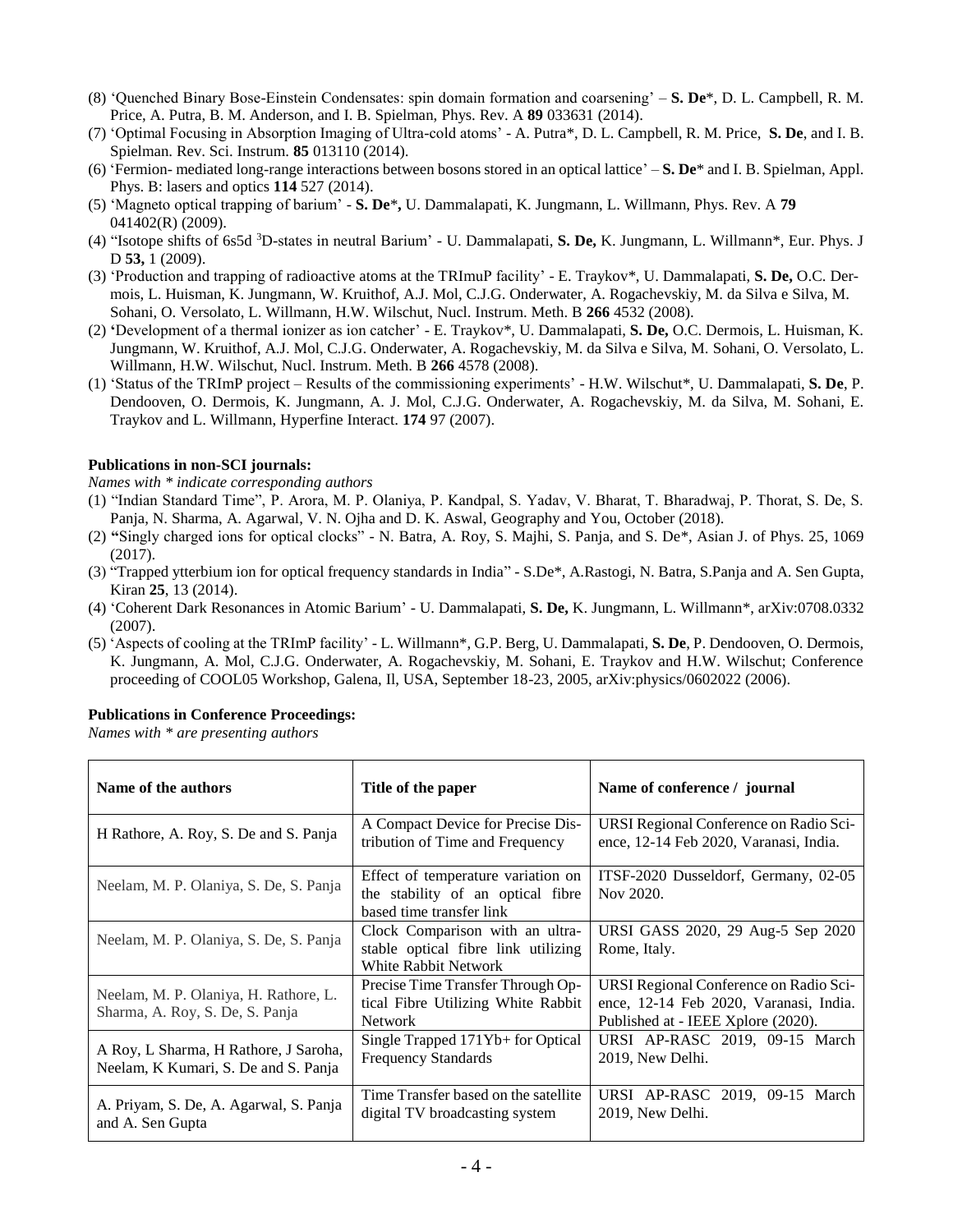| A Priyam, S. De, A. Agarwal, S.<br>Panja* and A. Sen Gupta                                                                                                         | Precise Time Transfer utilizing ge-<br>ostationary satellite based TV sig-<br>nals                   | AdMET 2019, 20-22 February 2019,<br>CSIR-NPL, New Delhi.                                      |
|--------------------------------------------------------------------------------------------------------------------------------------------------------------------|------------------------------------------------------------------------------------------------------|-----------------------------------------------------------------------------------------------|
| S. De*, A. Roy, L. Sharma, H. Rathor,                                                                                                                              | Progress on Ytterbium-ion optical                                                                    | AdMET 2019, 20-22 February 2019,                                                              |
| Neelam, K. Kumari and S. Panja                                                                                                                                     | atomic clock                                                                                         | CSIR-NPL, New Delhi.                                                                          |
| A. Roy*, Lakhi Sharma, V. N. Ojha, S.                                                                                                                              | Demonstration of self-relocking on                                                                   | AdMET 2019, 20-22 February 2019,                                                              |
| Panja and S. De                                                                                                                                                    | laser frequency stabilization                                                                        | CSIR-NPL, New Delhi.                                                                          |
| Lakhi Sharma*, A. Roy, S. Panja and S.                                                                                                                             | Design and construction of a simple                                                                  | AdMET 2019, 20-22 February 2019,                                                              |
| De                                                                                                                                                                 | dark wall atomic oven                                                                                | CSIR-NPL, New Delhi.                                                                          |
| S Yadav*, M P Olaniya, P Kandpal, V<br>Bharath, M Das, S De, T Bhardwaj, P<br>Thorat, S Panja, P Arora, N Sharma, A<br>Agarwal, A Gupta, V N Ojha and D K<br>Aswal | Strengthening of primary timescale<br>generating UTC(NPLI) and IST                                   | AdMET 2019, 20-22 February 2019,<br>CSIR-NPL, New Delhi.                                      |
| S. De*                                                                                                                                                             | Single trapped ion optical atomic<br>clock                                                           | QIPA 2018, 2-8 December 2018, HRI,<br>Allahabad.                                              |
| L. Sharma, A. Roy, S. Panja, V. N.                                                                                                                                 | Black body radiation shift induced                                                                   | AISAMP 2018, 2-8 December 2018, IIT                                                           |
| Ojha, and S. De                                                                                                                                                    | by resistive heating of an ion trap.                                                                 | Bombay.                                                                                       |
| S. De*, N. Batra, V. N. Ojha, and D. K.                                                                                                                            | Calibrated Photodetector and Mon-                                                                    | NCEEM, 2018, 19-20 September 2018,                                                            |
| Aswal                                                                                                                                                              | itoring System                                                                                       | CSIR-NPL, New Delhi.                                                                          |
| A. Roy, N. Batra, S. Panja, and S. De                                                                                                                              | Computer Controlled, Low Noise<br>and Ultra-stable<br>DC Voltage<br>Source                           | NCEEM, 2018, 19-20 September 2018,<br>CSIR-NPL, New Delhi.                                    |
| A.Roy, L. Sharma, I. Chakraborty, S.                                                                                                                               | FPGA based lock-in amplifier and                                                                     | META 2018, 14-15 September 2018,                                                              |
| Panja, V. N. Ojha and S. De*                                                                                                                                       | PID controller                                                                                       | NCRA Pune.                                                                                    |
| S. De*, L. Sharma, N. Batra, A. Roy, K.                                                                                                                            | Electrical Equivalent Loads of an                                                                    | CPEM 2018, 8-13 July 2018, Paris,                                                             |
| Sharma, S. Panja and V. N. Ojha                                                                                                                                    | End-cap Ion-trap                                                                                     | France.                                                                                       |
| $S. De*$                                                                                                                                                           | Development of the optical clock in<br>India and its applications                                    | Marie Curie Sesquicentennial Confer-<br>ence-2017, JNU, New Delhi, India. No-<br>vember 2017. |
| S. De*                                                                                                                                                             | Atomic clocks for space applica-<br>tions and fundamental physics                                    | New Initiatives in fundamental science<br>experiments, Udaipur, India. September<br>2017.     |
| A. Roy <sup>*</sup> , S. De, B. Arora, B. K. Sahoo                                                                                                                 | Polarizability and magic wave-<br>length of Yb+ clock transition ${}^{2}S_{1/2}$<br>$-{}^{2}D_{3/2}$ | EFTF-IFCS 2017 conference, Besancon,<br>France, July 2017.                                    |
| S. De*, N. Batra, A. Roy, S. Majhi, L.<br>Sharma and S. Panja                                                                                                      | Status of the Optical Frequency<br>Standard Experiment at CSIR-NPL                                   | Admet-2017 conference proceeding,<br>North Cap University, Gurgaon, Har-<br>yana, March 2017. |
| S. Panja*, S. De, N. Batra, A.Roy, S.                                                                                                                              | Development of an Optical Fre-                                                                       | Admet-2017 conference proceeding,                                                             |
| Majhi, U. Mishra, L. Sharma, S.                                                                                                                                    | quency Standard based on a single                                                                    | North Cap University, Gurgaon, Har-                                                           |
| Yadav and A. Sen Gupta                                                                                                                                             | trapped Ytterbium ion                                                                                | yana, March 2017.                                                                             |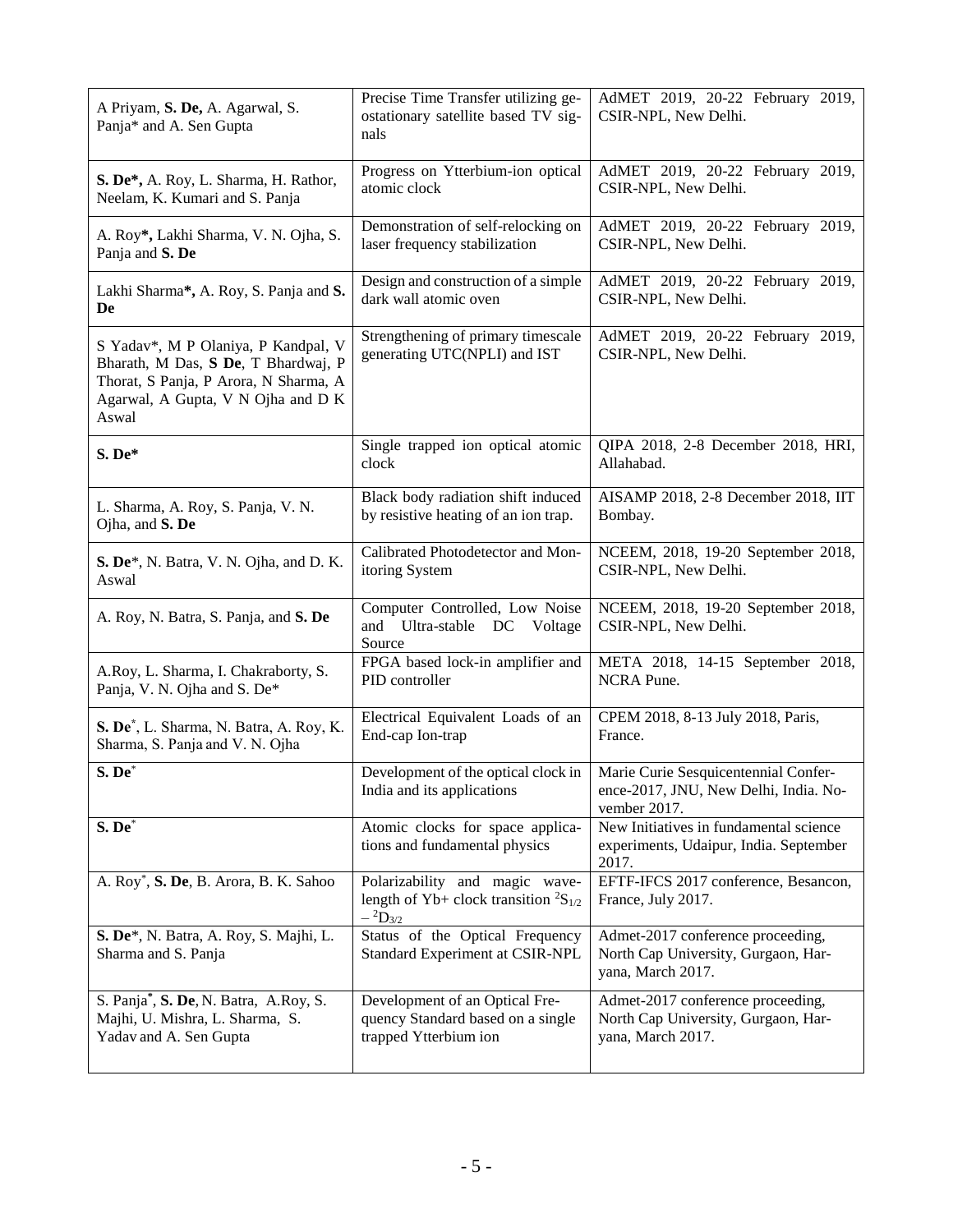| L. Sharma, N. Batra, A. Roy, S. Majhi,<br>S. Panja, V.N. Ojha and S. De*                           | An Optimized Imaging System for<br>Fluorescence Detection of a Single<br>Ytterbium-ion.        | Admet-2017 conference proceeding,<br>North Cap University, Gurgaon, Har-<br>yana, March 2017.                                               |
|----------------------------------------------------------------------------------------------------|------------------------------------------------------------------------------------------------|---------------------------------------------------------------------------------------------------------------------------------------------|
| S. Panja*, S. De, N. Batra, A.Roy, S.<br>Majhi, U. Mishra, L. Sharma, S.<br>Yadav and A. Sen Gupta | Single trapped ion based frequency<br>standard in the optical region.                          | URSI-RCRS-2017, Tirupati, AP, March<br>2017.                                                                                                |
| N. Batra, A. Roy, S. Majhi, L. Sharma,<br>U. Mishra, S. Panja, and S. De*                          | <b>Status of the Optical Frequency</b><br>Standard in India                                    | NCAMP 2017, PRL, Ahmedabad, Jan<br>2017.                                                                                                    |
| S. De*                                                                                             | Applications of laser cooling and<br>trapping in atomic clocks                                 | Recent trends in cold atoms workshop,<br>IISER Pune, May 2016.                                                                              |
| S. De*                                                                                             | Optical Atomic Clocks to reach 1s<br>accuracy over the age of the uni-<br>verse                | SPS March meeting, JNU, New Delhi,<br>March 2016.                                                                                           |
| N. Batra, A. Roy, C. Samal, S. Majhi, S.<br>Panja and S. De*                                       | Automation of an optical fre-<br>quency standard<br>experiment                                 | CIEC 2016, Kolkata University, Kol-<br>kata, India, January 2016.<br>IEEE Conference proceediong.                                           |
| S. De*, N. Batra, A. Roy, C. Samal, S.<br>Mjhi, and S. Panja                                       | Ytterbium-ion trap: aiming for op-<br>tical frequency standard and preci-<br>sion measurements | Charged particle collisions and elec-<br>tronic processes in atoms, molecules and<br>materials (q-PaCE 2016), ISM Dhanbad,<br>January 2016. |
| S. De*, N. Batra, A. Roy, N. Varshney,<br>C. Samal, and S. Panja                                   | Developing Ytterbium-ion Optical<br>Frequency Standards in India                               | Cold atom GDR, Paris, France, Novem-<br>ber 2015.                                                                                           |
| S. Panja*, S. De, N. Batra, A. Rastogi,<br>A. Roy, N. Varsney, C. Samol and A.<br>Sen Gupta        | Development of an optical fre-<br>quency standard at CSIR-NPL                                  | URSI-RCRS-2015, JNU New Delhi, No-<br>vember 2015.                                                                                          |
| N. Batra, A. Roy, S. Panja, and S. De*                                                             | Developing the first optical atomic<br>clock in India                                          | India International Science Festival<br>(IISF 2015), IIT Delhi, December 2015.                                                              |
| S. De*, N. Batra, A. Rastogi, A. Roy, J.<br>Thangjam, S. Yadav, S. Panja, and A.<br>Sen Gupta      | Ytterbium ion optical frequency<br>standard                                                    | Current Developments in Atomic Molec-<br>ular and Optical Physics (CDAMOP),<br>Delhi Univ., March 2015                                      |
| N.Batra*, A.Rastogi, S.De, S.Panja and<br>A.Sen Gupta,                                             | Development of Optical Clock<br>with Single Trapped Ytterbium Ion                              | Current Developments in Atomic Molec-<br>ular and Optical Physics (CDAMOP),<br>Delhi Univ., March 2015                                      |
| A.Rastogi*, N.Batra, S.De, S.Panja and<br>A.Sen Gupta                                              | All Digital Implementation of a<br>Laser Frequency Stabilization<br>Module                     | Current Developments in Atomic Molec-<br>ular and Optical Physics (CDAMOP),<br>Delhi Univ., March 2015                                      |
| S.De*, A.Rastogi, N. Batra, S.Panja<br>and A. Sen Gupta                                            | Trapped ytterbium ion for optical<br>frequency standards in India                              | National Laser Symposium 23, Tirupati.                                                                                                      |
| A.Rastogi*, N. Batra, S.De, S.Panja<br>and A.<br>Sen Gupta                                         | All Digital Implementation of a<br>Laser Frequency Stabilization<br>Module                     | Conference proceeding Mapiki-2014,<br>NPL, Delhi, 2014.                                                                                     |
| N. Batra*, A. Rastogi, S. De, S. Panja<br>and A.Sen Gupta                                          | Development of single trapped yt-<br>terbium-ion optical clock                                 | Conference proceeding Mapiki-2014,<br>NPL, Delhi, 2014.                                                                                     |
| S.De*, A.Rastogi, N. Batra, S.Panja<br>and A. Sen Gupta                                            | Trapped Ytterbium Ion for Optical<br>Frequency Standards in India                              | NLS 23 conference proceeding, SVU,<br>Tirupati, 2014, 13.                                                                                   |
| A.Rastogi*, N. Batra, S.De, S.Panja<br>and A. Sen Gupta                                            | Field Programmable Gate Array<br>based Digital Modulefor Laser<br>Frequency Stabilization      | NLS 23 conference proceeding, SVU,<br>Tirupati, 2014, 204.                                                                                  |
| S. Panja*, S. De, N. Batra, A. Rastogi,<br>and A. Sen Gupta.                                       | Development of Optical Frequency<br>Standards at CSIR NPL                                      | ASUD 2014 conference proceeding,<br>IACS, Kolkata, 2014.                                                                                    |
| N. Batra*, A. Rastogi, S. De, S. Panja<br>and A. Sen Gupta                                         | Atomic Clock Using Forbidden<br>Transition of Ytterbium-ion                                    | Conference proceeding of 20 <sup>th</sup> NCAMP,<br>Thiruvanthapuram, 2014.                                                                 |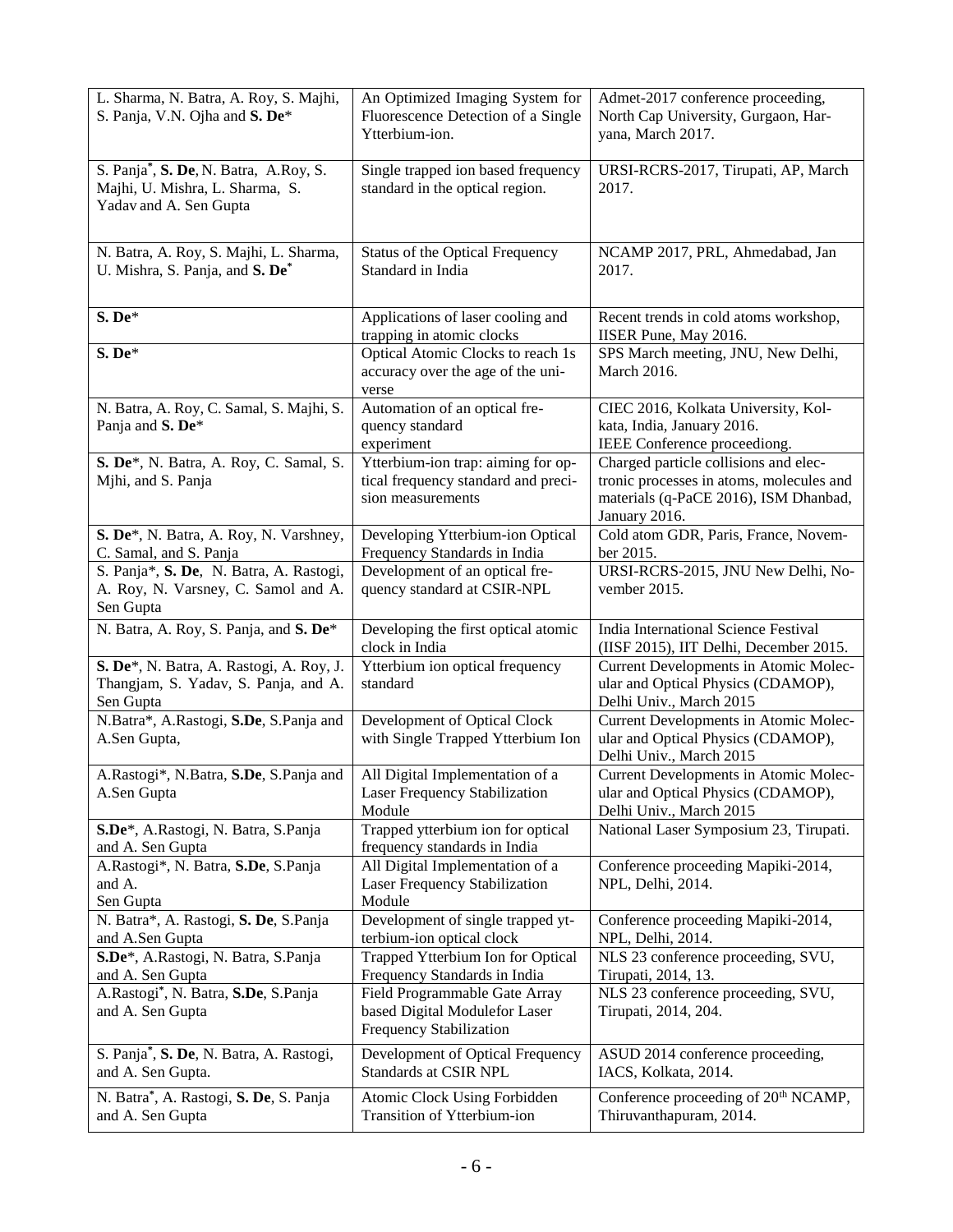| A. Sen Gupta*, A. Chatterjee, A. K.<br>Suri, A. Agarwal, S. Panja, P. Arora, P.<br>Thorat, S. De, S. Yadav, P. Kandpal,<br>M. P. Olaniya.                                                   | Status Report on<br>Time and Frequency Activities at<br>NPL India.                                                           | Conference proceeding APMP-TCTF<br>2012, Wellington,<br>2012.                                  |
|---------------------------------------------------------------------------------------------------------------------------------------------------------------------------------------------|------------------------------------------------------------------------------------------------------------------------------|------------------------------------------------------------------------------------------------|
| A.Sen Gupta*, P. Arora, S. De, A.<br>Acharya, N. Batra, S. Yadav, S. Panja<br>and A. Agarwal                                                                                                | Development of Atomic Fre-<br>quency Standards at CSIR-NPL,<br>India                                                         | URSI-2014 general assembly, Beijing,<br>2014.                                                  |
| S. De*, N. Batra, A. Rastogi, S.<br>Chakraborty, S. Panja, and A. Sen<br>Gupta                                                                                                              | Optical Frequency Metrology at<br>CSIR-NPL, India                                                                            | Admet-2014 conference proceeding,<br>Thapar University, Patiala, 2014, 83.                     |
| S. Panja*, N. Batra, H. Kohli, D. K.<br>Daniel, A. Rastogi, S. De, S.<br>Chakraborty and A. Sen Gupta                                                                                       | Delivering Narrow Bandwidth Ra-<br>dio Frequency to a Paul Trap for<br>Trapping Single Ion                                   | Admet-2014 conference proceeding,<br>Thapar University, Patiala, 2014, 84.                     |
| S. De*, S. Chakraborty, N. Batra, H.<br>Kohli, D. K. Danial, A. Rastogi, S.<br>Panja, and A. Sen Gupta                                                                                      | Single Trapped Ytterbium-ion for<br><b>Optical Standards</b>                                                                 | RCRS-2014 conference proceeding,<br>2014.                                                      |
| S. Chakraborty, N. Batra, H. Kohli, D.<br>K. Danial, A. Rastogi, S. De, S. Panja*,<br>and A. Sen Gupta.                                                                                     | Delivering narrow bandwidth radio<br>frequency to a Paul trap for trap-<br>ping single ion                                   | RCRS-2014 conference proceeding,<br>2014.                                                      |
| S. De*, N. Batra, S. Chakraborty, H.<br>Kohli, A. Rastogi, S. Panja, and A. Sen<br>Gupta                                                                                                    | Optical frequency standards at 688<br>THz with single trapped 171Yb+                                                         | NLS 22 conference proceeding, Pune,<br>2014.                                                   |
| S. De <sup>*</sup> , D. L. Campbell, R. M. Price, A.<br>Putra, B. M. Anderson, and I. B. Spiel-<br>man                                                                                      | Dynamics of Spin Domains in a<br>"Quasi-1D" Binary Spinor Bose<br><b>Einstein Condensates</b>                                | Admet-2013 conference proceeding,<br>New Delhi, 2013.                                          |
| S. De <sup>*</sup> , D. L. Campbell, R. M. Price, A.<br>Putra, B. M. Anderson, and I. B. Spiel-<br>man                                                                                      | Domain Coarsening and Coales-<br>cence in Quenched Binary BECs                                                               | ISAMP-2012 conference proceeding,<br>IISER Kolkata, 2012.                                      |
| S. De <sup>*</sup> , D. L. Campbell, A. R. Perry, R.<br>Price, and I. B. Spielman.                                                                                                          | Supersolid and Quantum magnetic<br>Phases with Mixtures of Bose<br>Condensed Rubidium and De-<br>gener-ate Fermionic Lithium | ICAP-2012 conference proceeding,<br>Paris, France, 2012.                                       |
| S. De <sup>*</sup> , D. L. Campbell, A. Perry, and                                                                                                                                          | Progress towards a dual species                                                                                              | National Science Foundation - US meet-                                                         |
| I. B. Spielman.<br>S. De <sup>*</sup> , D. L. Campbell, A. R. Perry, R.                                                                                                                     | degenerate quantum gases<br>New Facility to Probe Physics with                                                               | ing, USA, 2010.<br>Conference proceeding of APS March                                          |
| Price, and I. B. Spielman.                                                                                                                                                                  | Degenerate Bose and Fermi gases                                                                                              | Meeting, Dallas, USA, 2011.                                                                    |
| S. De <sup>*</sup> , J. van den Berg, A. Mol, K.<br>Jungmann, and L. Willmann                                                                                                               | Laser Cooling and Trapping of a<br>Leaky System: Barium                                                                      | Conference proceeding of Deutsche<br>Physikalische Gesellschaft, Darmstadt,<br>Germany, 2008.  |
| S. De <sup>*</sup> , A. Mol, K. Jungmann,<br>and L. Willmann                                                                                                                                | Cooling of Heavy Alkaline-earth<br>Elements                                                                                  | Physics @ FOM Veldhoven,                                                                       |
| L. Willmann <sup>*</sup> , S. De, A. Mol, and K.                                                                                                                                            | Laser cooling and trapping of bar-                                                                                           | Netherlands, 2008.<br>ICAP-2008 conference proceeding,                                         |
| Jungmann.                                                                                                                                                                                   | ium                                                                                                                          | Storrs, USA, 2008.                                                                             |
| S. De*, U. Dammalapati, K. Jungmann,                                                                                                                                                        | Towards searches electric dipole                                                                                             | APS conference proceeding for DAMOP                                                            |
| A. Mol, and L. Willmann                                                                                                                                                                     | moment of radium                                                                                                             | / DAMP $\Phi$ - 07, Calgary, Canada, 2007.                                                     |
| S. De <sup>*</sup> , K. Jungmann, A. Mol, and L.<br>Willmann                                                                                                                                | Laser cooling of barium                                                                                                      | Conference proceeding of Deutsche<br>Physikalische Gesellschaft, Dusseldorf,<br>Germany, 2007. |
| S. De*, A. Rogachevskiy, E. Traykov,<br>M. Sohani, O. C. Dermois, L. Huis-<br>man, K. Jungmann, L. Willmann and<br>H. W. Wilschut.                                                          | Trapping of radioactive Na atoms                                                                                             | FOM meeting-2007, Veldhoven, The<br>Netherlands. 2007.                                         |
| L. Willmann*, G.P. Berg, U. Dammala-<br>pati, S. De, P. Dendooven, O. Dermois,<br>K. Jungmann, A. Mol, C.J.G. Onder-<br>water, A. Rogachevskiy, M. Sohani, E.<br>Traykov and H.W. Wilschut. | Aspects of cooling at the TRImP<br>facility'                                                                                 | Conference proceeding of COOL-05<br>Workshop, Galena, Il, USA, 2005.                           |
| S. De*, U. Dammalapati, K. Jungmann,                                                                                                                                                        | Laser cooling of barium                                                                                                      | Dutch Physical Society AMO meeting,                                                            |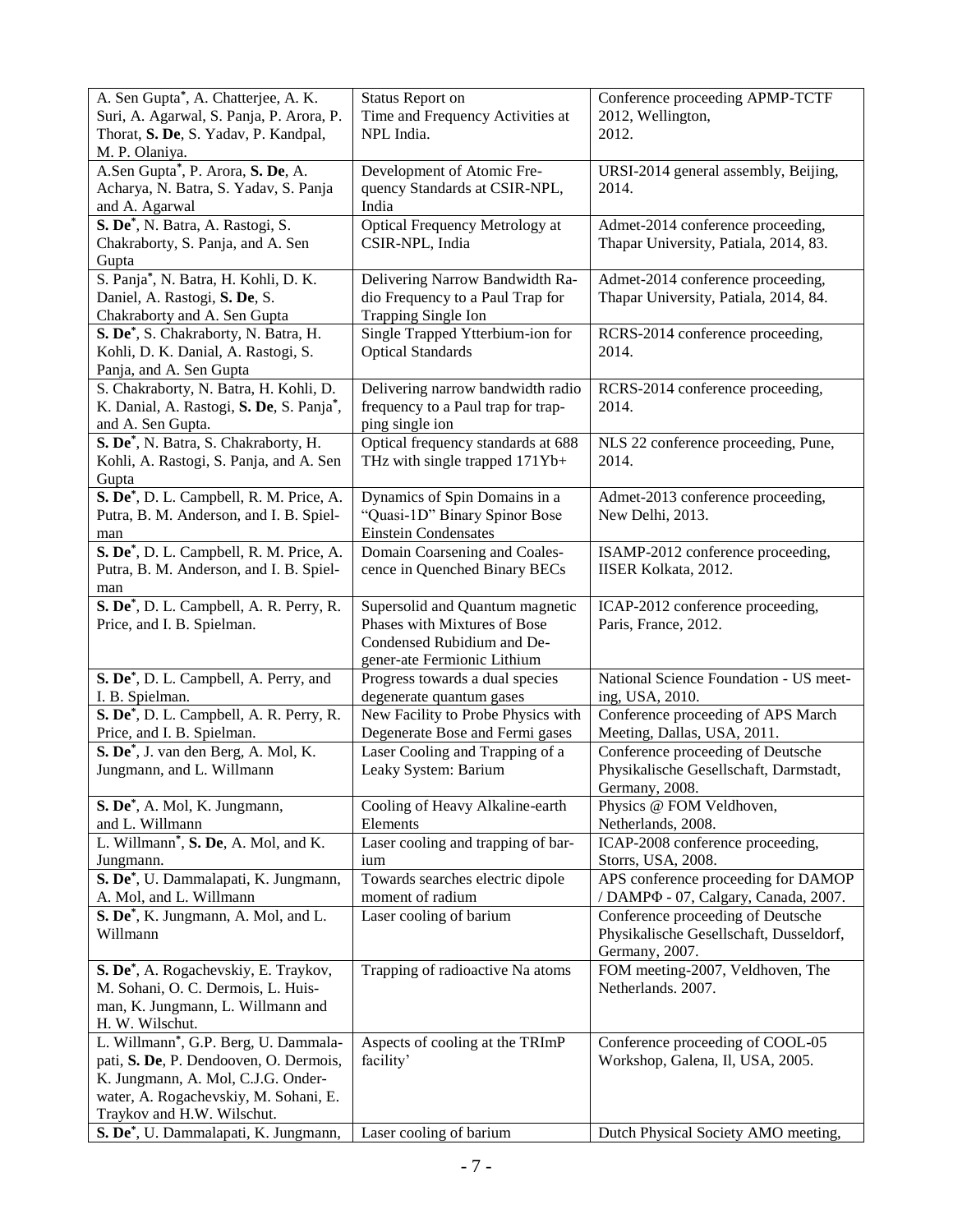| and L. Willmann                                   |                                  | Lunteren, The Netherlands, 2005.     |
|---------------------------------------------------|----------------------------------|--------------------------------------|
| S. De <sup>*</sup> , G.P.A. Berg, U. Dammalapati, | Trapped radioactive isotopes for | Deutsche Physikalische Gesellschaft, |
| P. Dendooven, O. Dermois, R. Hoeks-               | testing fundamental symmetries   | Berlin, Germany, 2005.               |
| tra, K. Jungmann, C.J.G. Onderwater,              |                                  |                                      |
| A. Rogachevskiy, M. Sohani, R.G.E.                |                                  |                                      |
| Timmermans, E. Traykov, L. Will-                  |                                  |                                      |
| mann and H.W. Wilschut.                           |                                  |                                      |
| S. De <sup>*</sup> , G.P.A. Berg, U. Dammalapati, | First commissioning of TRImP     | Dutch Physical Society AMO meeting,  |
| P. Dendooven, O. Dermois, G. Ebber-               | separator                        | Lunteren, The Netherlands, 2004.     |
| ink, M.N. Harakeh, R. Hoekstra,                   |                                  |                                      |
| L. Huisman, K. Jungmann, H. Kiewiet,              |                                  |                                      |
| R. Morgenstern, J. Mulder, G. Onder-              |                                  |                                      |
| water, A. Rogachevskiy, M. Sohani, M.             |                                  |                                      |
| Stokroos, R. Timmermans, E. Traykov,              |                                  |                                      |
| L. Willmann and H.W. Wilschut                     |                                  |                                      |

#### **Invited lectures:**

1. "Precision measurement using trapped ion optical clock" 8th Topical conference on Atomic and Molecular Collisions for Plasma Applications, 03-05 March 2020, IIT Roorkee.

- 2. "Precision measurement using trapped ion optical clock", 21 December 2019, IUAC, New Delhi, India.
- 3. "Development of the optical atomic clock at CSIR-NPL" 11 June 2018, IIT Roorkee, India.
- 4. "Need of an atomic clock and its present development in India" 13 April 2018, SINP, Kolkata, India.
- 5. "Need of an atomic clock and its present development in India" 04 April 2018, Burdwan University, India.
- 6. "Development of the single trapped ytterbium-ion optical frequency standards" 26 February 2018, IUCAA, Pune, India.
- 7. "Progress in Trapped ion optical frequency standard in India" 26 September 2017, PIIM, Marseille, France.
- 8. "Time keeping using atomic clocks: overview and applications" 19 August 2017, Bennett University, Greater Noida, UP, India.
- 9. "Precise time keeping using atoms and lasers" 05 June 2017, IACS, Kolkata, India.
- 10. "Ytterbium ion optical frequency standard to reach 1 s inaccuracy over the age of the universe" November 23, 2016, RRCAT, Indore, India.
- 11. "Towards Developing the Optical Frequency Standard in India" November 8, 2015, SYRTE Paris, France.
- 12. "Ytterbium-ion optical frequency standard in India" September 08, 2015, Space Application Centre, Ahmedabad, India.
- 13. "Developing of an optical clock using trapped Ytterbium-ion" September 10, 2015, Physical Research Laboratory, Ahmedabad, India.
- 14. 'Towards Developing an Ytterbium-ion optical frequency standard' June 18, 2015, Technical University Kaiserslauten, Germany.
- 15. 'Optical Clock Using Trapped Ytterbium-Ion' June 05, 2015, Van der Waals-Zeeman Institute, Amsterdam, Netherlands.
- 16. 'Optical Clock Using Trapped Ytterbium-Ion' June 01, 2015, Van Swinderen Institute, Groningen, Netherlands.
- 17. 'Ytterbium-Ion Optical Frequency Standards' May 11, 2015, Vrije University Amsterdam, Netherlands.
- 18. 'Atomic Clocks' December 11, 2014, Frontiers in Light- Matter Interactions, IACS Kolkata, India.
- 19. 'Trapped Ytterbium Ion for Optical Frequency Standards in India: Single Trapped Ion Optical Standard (STIOS)' December 04, 2014, DAE-BRNS National Laser Symposium – 23, Tirupati, India.
- 20. 'Atomic Clocks From Indian Perspective' February 15, 2014, Workshop on Physics of Cold Atoms, HRI Allahabad, India.
- 21. "Atomic Clocks Time and frequency standards in India" January 06, 2014, IISER Pune, India.
- 22. "Experiments with Mixtures of Bose Condensate Rubidium and Degenerate Fermionic Lithium" March 26, 2013, Raman Research Institute, Bangalore, India.
- 23. "Ultra-cold Degenerate Bosons and Fermions" March 25, 2013, Indian institute of Astrophysics, Bangalore, India.
- 24. "Mixture of Bose Condensed Rubidium and Degenerate Fermionic Lithium" March 21, 2012, Raman Research Institute, Bangalore, India.
- 25. "Mixture of Rubidium Lithium degenerate Bose Fermi gases" March 13, 2012, IISER Mohali, India.
- 26. "Mixture of Rubidium and Lithium degenerate Bose and Fermi gases" February 20, 2012, NRC-CNRC, Ottawa, Canada.
- 27. "Mixture of Rubidium and Lithium degenerate Bose and Fermi gases" January 31, 2012, Arhus University, Arhus, Denmark.
- 28. "Physics of degenerate Bose and Fermi gases" a series of talks at the following places
	- (a) June 15, 2011, Indian Association for Cultivation of Science, India.
	- (b) June 16, 2011, Saha Institute of Nuclear Physics, Kolkata, India.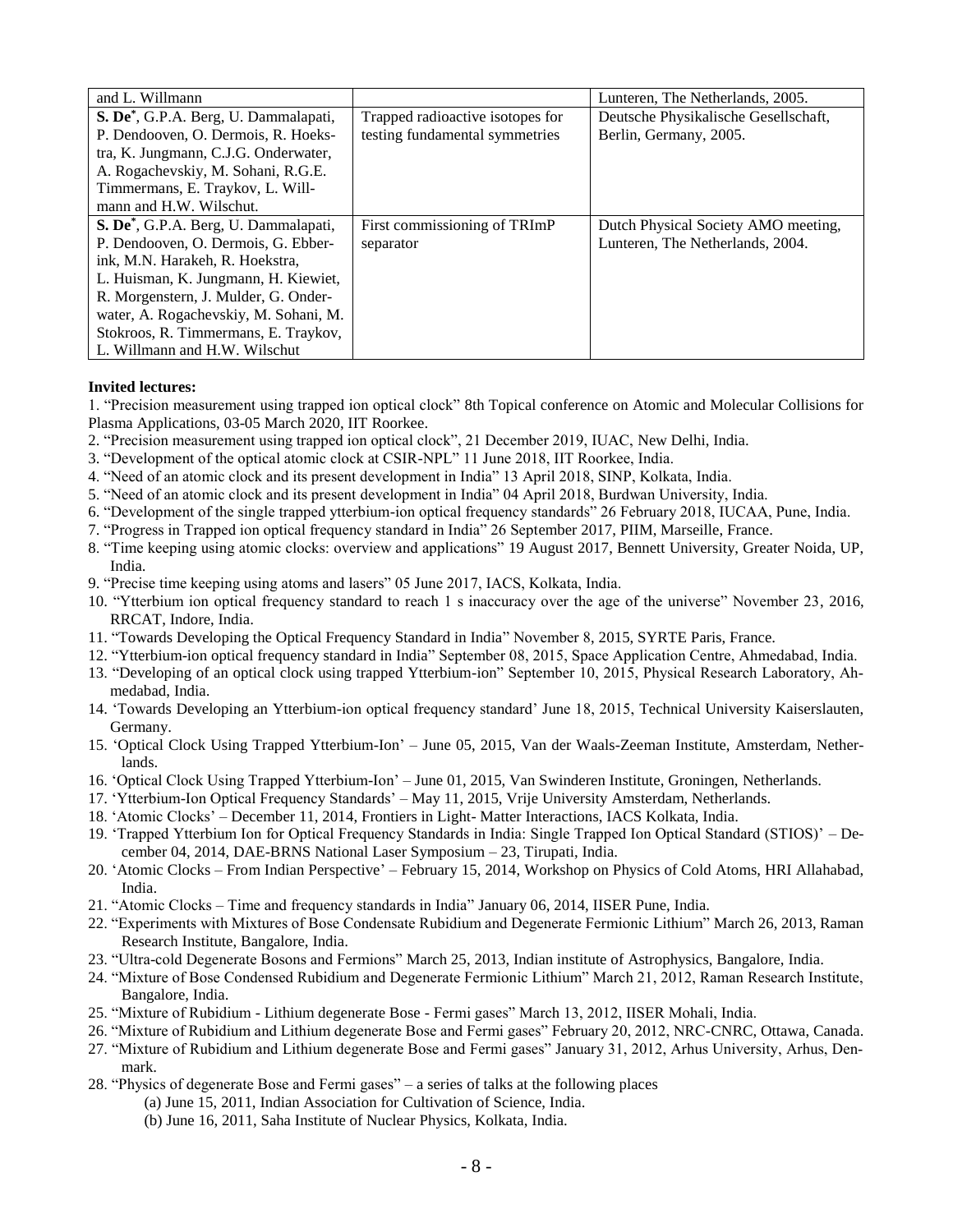- (c) June 22, 2011, IISER Kolkata, India.
- (d) June 27, 2011, Physical Research Laboratory, Ahmedabad, India.
- (e) July 5, 2011, National Physical Laboratory, Delhi, India.
- (f) August 9, 2011, IIT Ropar, Rupnagar, India.
- (g) August 11, 2011, IIT Roorkee, Roorkee, India.
- 29. "Ultracold and degenerate gases" July 29, 2011, Indian Institute of Technology, Bhubaneswar, India.
- 30. "Laser cooling and trapping of barium" September 2, 2008, KVI, Groningen, Netherlands.
- 31. "Barium: MOT of a leaky system" December 13, 2007, NIST, Gaithersburg, USA.
- 32. Laser cooling and trapping for testing fundamental symmetries" November 12, 2007, TIFR, Mumbai, India.
- 33. "Laser cooling and trapping for testing fundamental symmetries" October 11, 2007, SINP, Calcutta, India.
- 34. "Laser cooling and trapping for testing fundamental symmetries" October 10, 2007, IACS, Calcutta, India.
- 35. "Laser cooling and trapping for testing fundamental symmetries" October 09, 2007, SINP, Calcutta, India.
- 36. "Towards testing of fundamental symmetries" June 13, 2007, ISAC seminar, TRIUMF, Vancouver, Canada

#### **Colloquium & lectures:**

1. "Accurate Measurement of Time for Synchronizing the Detectors" – GW@ Home by LIGO-India Education & Public Outreach at IUCAA, 20 July 2020.

Online - https://www.youtube.com/watch?v=B-1dJ1Iltzo

2. "Probing fundamental science using optical atomic clock" – Colloquium at IUCAA, 02 July 2020.

Online - https://www.youtube.com/watch?v=3WlJKPwbEA8&t=88s

3. "Atomic clocks and fundamental physics" – two lectures, IUCAA summer school & refresher course, 04-05 June 2020.

Online - https://www.youtube.com/watch?v=JtRp82zGPCg; https://www.youtube.com/watch?v=u8xO0MmZGz8

4. "Atomic clock and their applications", 18 May 2020, webinar, GNDU, Amritsar.

Online - https://youtu.be/rZymeJbLRN0.

5. "Optical atomic clock and its applications" – 02 November 2019, Meerut Institute of Engineering and Technology, Meerut.

6. "Atomic clock technologies for precise determination of time" – 19 May 2016, IUCAA Pune, India.

- 7. "Atomic clocks from an Indian perspective" 20 December 2015, Dwarka collective, New Delhi, India.
- 8. "An overview of atomic clock" 12 October 2015, UGC refresher course, JNU, New Delhi, India.
- 9. "Atomic clocks the time and frequency standards in India" 17 December 2013, ISI Chennai, India.

10. "Atomic clocks: R&D on frequency standards at CSIR-NPL, India" – 12 November 2013, IIT Delhi, India.

11. "Physics with mixture of degenerate Bose and Fermi gases" – June 29, 2011, Bhaba Atomic Research Centre, Mumbai, India.

#### **Poster presentation:**

- 1. "Developing optical frequency standard in India", The quantum revolustion of metrology, 28-29 September 2017, BIPM, Paris, France.
- 2. "Suitable Ion Trap with Reduced Systematics for Ytterbium-ion", AdMET 2016, February 24-26, 2016, CSIR-NPL, New Delhi, India.
- 3. "Optical frequency standards at 688 THz with single trapped <sup>171</sup>Yb<sup>+</sup>", NLS 22, January 20, 2014, Mangalore, India.
- 4. "Supersolid and Quantum magnetic Phases with Mixtures of Bose Condensed Rubidium and Degenerate Fermionic Lithium", ICAP 2012, July 23-27, 2012, Paris, France.
- 5. "Mixture of Rubidium and Lithium degenerate Bose and Fermi gases" February 22, 2012, Sigma-Xi poster presentation, NIST Gaithersburg, MD, USA.
- 6. "Progress towards a dual species degenerate quantum gases" National Science Foundation US meeting, October, 2010, USA.
- 7. "Mixture of bosonic rubidium and fermionic lithium" International Conference of Cold Ions and Atoms 2010, January 18- 22, 2010, Calcutta, India.
- 8. "New facility for producing degenerate mixtures of bosonic rubidium and fermionic lithium" Physics Frontier Center meeting, November 2009, College Park, MD, USA.
- 9. "Laser cooling and trapping of barium" ICAP-2008, July 27 August 1, 2008, Storrs, USA.
- 10. "Trapping of radioactive Na atoms" FOM meeting-2007, January 23 24, 2007, Veldhoven, The Netherlands.
- 11. "Laser cooling of barium" September 2006, KVI poster sessions, Groningen, The Netherlands.
- 12. "Laser cooling of barium" Dutch Physical Society AMO meeting, November 2005, Lunteren, The Netherlands.
- 13. "Trapped radioactive isotopes for testing fundamental symmetries" March 5, 2005, Deutsche Physikalische Gesellschaft, Berlin, Germany.
- 14. "First commissioning of TRImP separator" Dutch Physical Society AMO meeting, November 2004, Lunteren, The Netherlands.